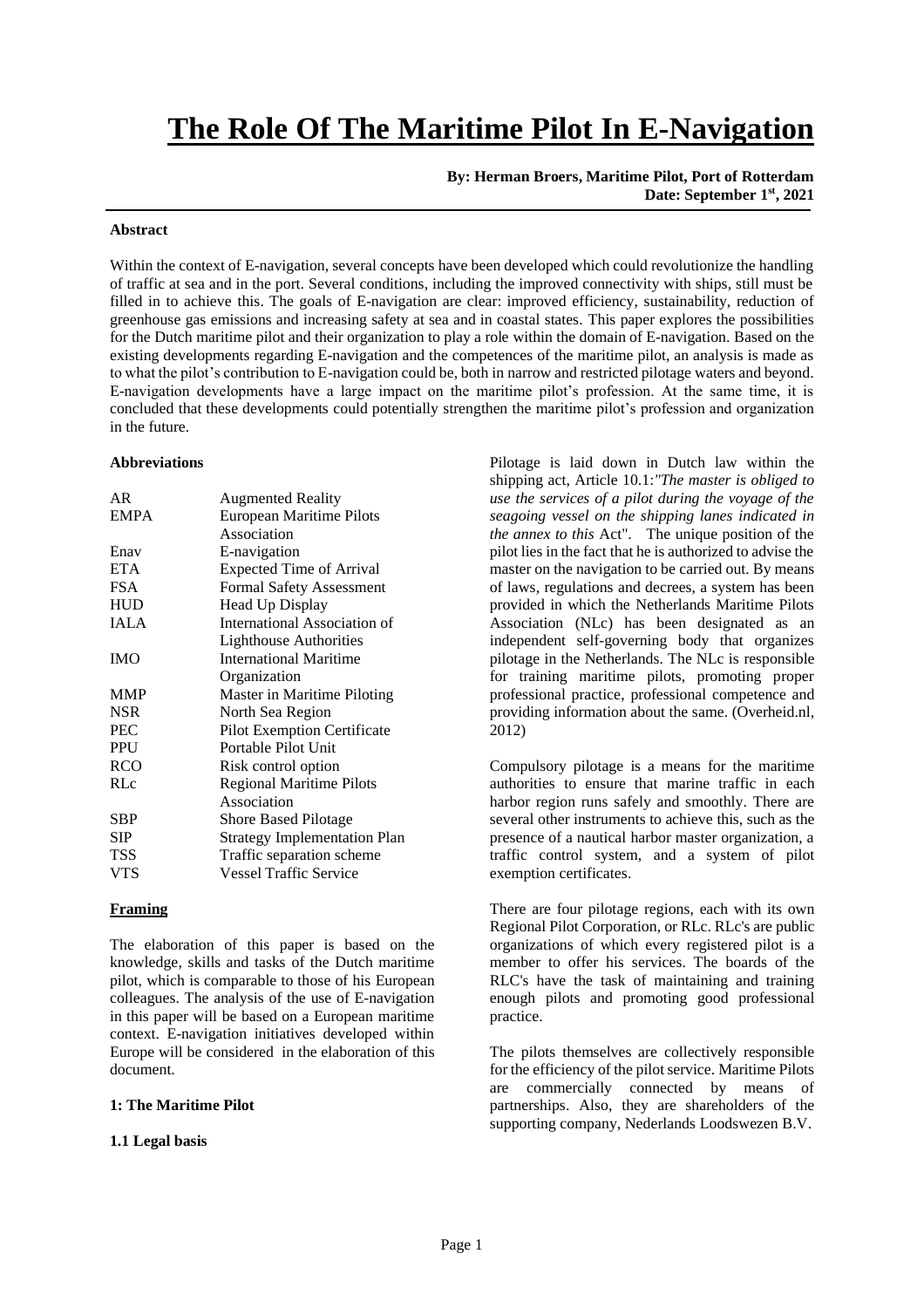## **1.2 Maritime Pilots Training**

Candidate maritime pilots are selected from deck officers with a bachelor professional maritime education background, in possession of the certificate "master all ships". The course for maritime pilot is master-accredited.

The trainee pilot first follows a national training of two months with the emphasis on themes and skills that are not region-specific. The subjects that are discussed during the central MMP training are: general laws and regulations, buoys and tides, communication, maneuvering in theory and practice, research and development, organizational science, shipping regulations, theoretical and practical maneuvering, and safety Aspects.

Next, a regional training follows within the pilotage area of the pilot. This training consists of a theoretical part, in which attention is given to regional themes and skills. The subjects covered during the regional course are general laws and regulations, local port- and shipping regulations, geography, tidal knowledge, communication procedures, safety aspects, practical and theoretical navigation and maneuvering, MRM, economics and research and development.

In addition to the theoretical part, the student will join 200 pilot trips for 13 months, each of which will be assessed by the accompanying maritime pilot. Upon successfully completing this training course, the student will be enrolled as a maritime pilot in the national pilotage register.

# **1.3 Additional training**

The new pilot will have a pilot license for small ships only. During his career, the pilot needs to follow several mandatory repeat training courses as he grows in his pilot's license, and in the size of ships he is allowed to pilot. In addition, specializations are possible which allow him to pilot certain types of ships in special sailing areas. Training for performing ancillary functions is required when needed.

Some examples of the additional education and trainings are: specialization for sailing oversized ships in various geographical areas, LNG awareness training, azipod training, VTS-training, SBP-Training, bridge and lock training, chief Pilot, helicopter safety and helicopter underwater escape training (HUET), instructor training.

#### **1.4 Knowledge areas of the pilot and their organization**

The pilot is a maritime specialist, who, through his education and experience, possesses several specific fields of knowledge and skills. The pilot and his pilotage organization focus on the following areas:

- Advisor of the captain
- Local knowledge (Geography, Hydrography, Meteorology, Traffic patterns)
- Maneuvering with ships, use of tugs and boatmen
- Marginal vessels (UKC, size and windage area)
- Bridge and lock transits
- Vessel traffic service (VTS) tasks
- Shore based pilotage (SBP) tasks
- Planning of shipping
- Development of navigation software
- Consultancy

These focus areas will be included in the analysis of the influence of E-navigation developments on the pilotage profession and pilotage organization.

## **2: E-Navigation**

#### **2.1 Definition**

On the IMO website, E-navigation is defined as follows:

*"* T*he harmonized collection, integration, exchange, presentation and analysis of marine information on board and ashore by electronic means to enhance berth to berth navigation and related services for safety and security at sea and protection of the marine environment.""* (International Maritime Organization, 2019)

## **2.2 IMO Strategy Implementation Plan (SIP)**

The IMO has defined a Strategy Implementation Plan (SIP), with five pillars in the form of so-called solutions ("E-navigation Solutions") that will be developed: (*E-navigation strategy implementation plan - update 1*2018)

S1: improved, harmonized, and user-friendly bridge design.

S2: means of standardized and automated reporting. S3: improved reliability, resilience and integrity of bridge equipment and navigation information.

S4: integration and presentation of available information in graphic displays received via communication equipment; and

S5: Improved communication of VTS Service Portfolio.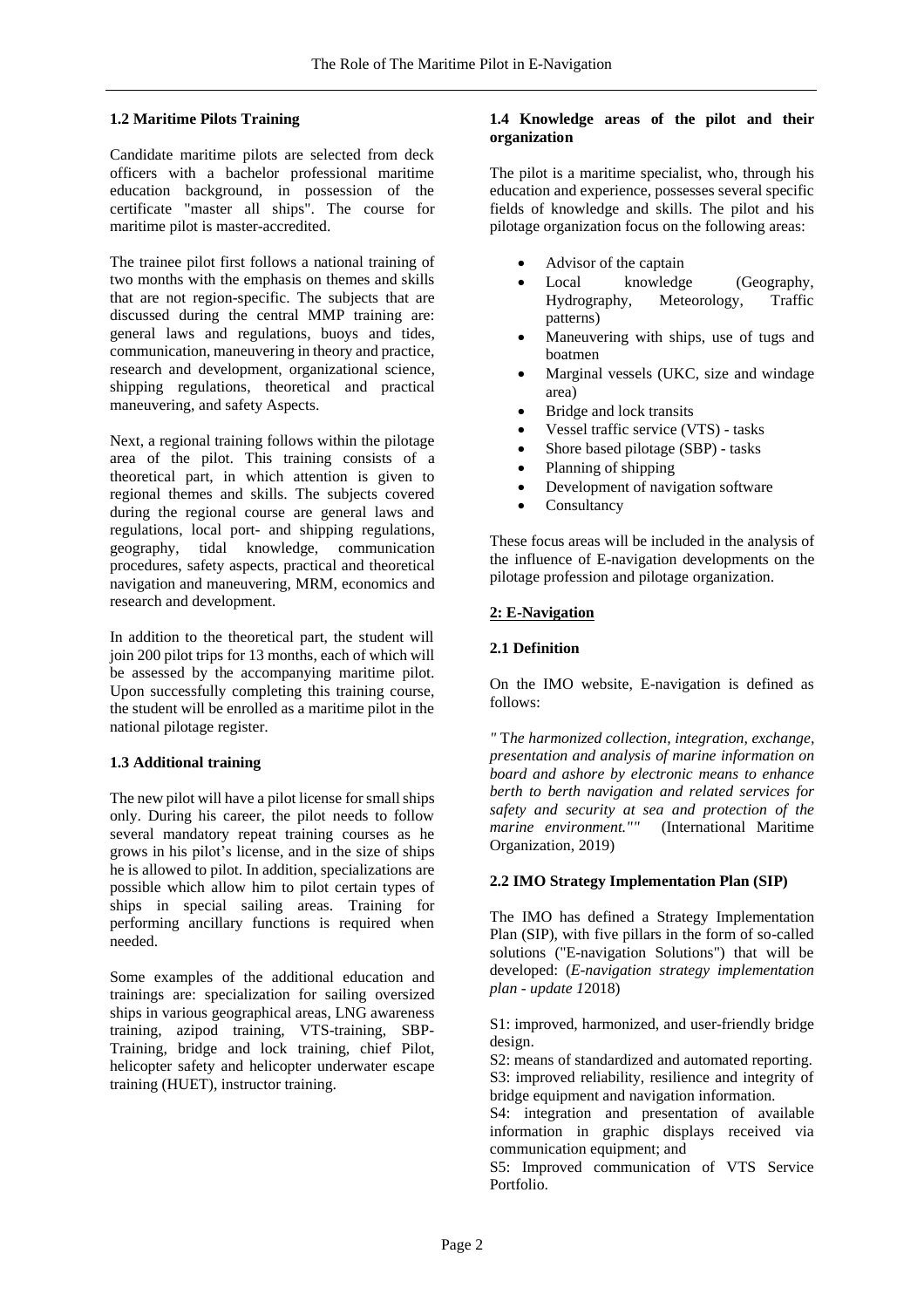These five pillars are not static. Member States are encouraged to create new pillars and to actively provide input to keep the content of the different pillars up-to-date and to improve them. During the establishment of the five pillars, several Risk Control Options were defined during a formal safety assessment (FSA) process, which was used to support the creation of the pillars. These RCOs are:

- RCO 1: Integration of navigation information and equipment, including improved software quality assurance
- RCO 2: Bridge Alert Management
- RCO 3: Standardized mode(s) for navigation equipment
- RCO 4: Automated and standardized shipshore reporting
- RCO 5: Improved reliability and resilience of on-board PNT systems
- RCO 6: Improved shore-based services
- RCO 7: Standardization of bridge and workstation layout

RCO 3 touches on the work of the maritime pilot as he uses the navigation equipment on board. RCOs 4 and 6 will have a direct impact on the work or the organization of maritime pilots.

So-called *maritime services* must ensure a harmonized digital information exchange between shore and ship. For this purpose, six areas have been designated within SIP:

- 1. Port areas and approaches.
- 2. Coastal waters and confined or restricted areas.
- 3. Open sea and open areas.
- 4. Areas with offshore and/or infrastructure developments.
- 5. Polar regions; and
- 6. Other remote areas.

The scope of the working area of the maritime pilot is currently limited to the areas under (1) and (2).

In conclusion, the concept of E-navigation, as laid down by the IMO, has common ground with the work and organization of the maritime pilot. The evolution of E-navigation will therefore have an influence on the pilot profession and the pilot organization.

#### **2.3 Relevant E-navigation Initiatives from the European Union (EU)**

Below are several European E-navigation initiatives that are relevant for the future implementation of Enavigation and have common ground with the work or expertise of pilots.

# ACCSEAS: (2012-2015)

Under this project, which aimed to demonstrate the general necessity of E-navigation in the NSR, the first steps were taken to come to a plan of what Enavigation should look like. The following items and initiatives relevant to pilotage have been identified: (IALA, 2021a)

- Maritime Cloud as an underlying technical solution
- Backup for ship positioning such as R-Mode and eDLoran
- Maritime safety information/notifications to mariners (MSI/NM)
- No-Go-Area Service
- Tactical exchange of intended route (ship /ship and ship / shore)
- Augmented Reality / Head-Up Displays (HUDs)
- Harmonized data exchange
- Real-time vessel traffic pattern analysis and alert functionality for VTS

## Avanti/ Pronto (2015-2016)

Port Call Optimization, the reduction of ship time in port and improvement of usage, improvement of event data, use of the same language and formats in reports. This project is managed and commercialized by the Port of Rotterdam Authority. (*PortXchange.*  2021)

#### Efficiensea (2009-2012)

The objectives of this project are defined as follows: (*Efficiensea.* 2013)

- Sharing of intended routes via the ship's transponder
- Presentation of intended routes of other ships on ECDIS
- Sharing of suggested routes from shore (e.g., VTS) to a specific ship
- Display of the proposed route on the ship's **ECDIS**

## Efficensea2 (2015-2018)

EfficienSea2 creates and implements innovative and smart solutions for efficient, safe, and sustainable traffic at sea through improved connectivity for ships. EfficienSea2 is a demonstrator in the Arctic and the Baltic Sea and the first generation of a coherent e-Navigation solution. Through global collaboration, use of open-source software and an explicit goal for standardized solutions, it is paving the way for a global rollout of e-Navigation through the development of the Maritime Cloud. (*Efficiensea.* 2013)

## Ionio (2012-2013)

The IONIO project aims to design and implement an "IONian Integrated marine Observatory" that will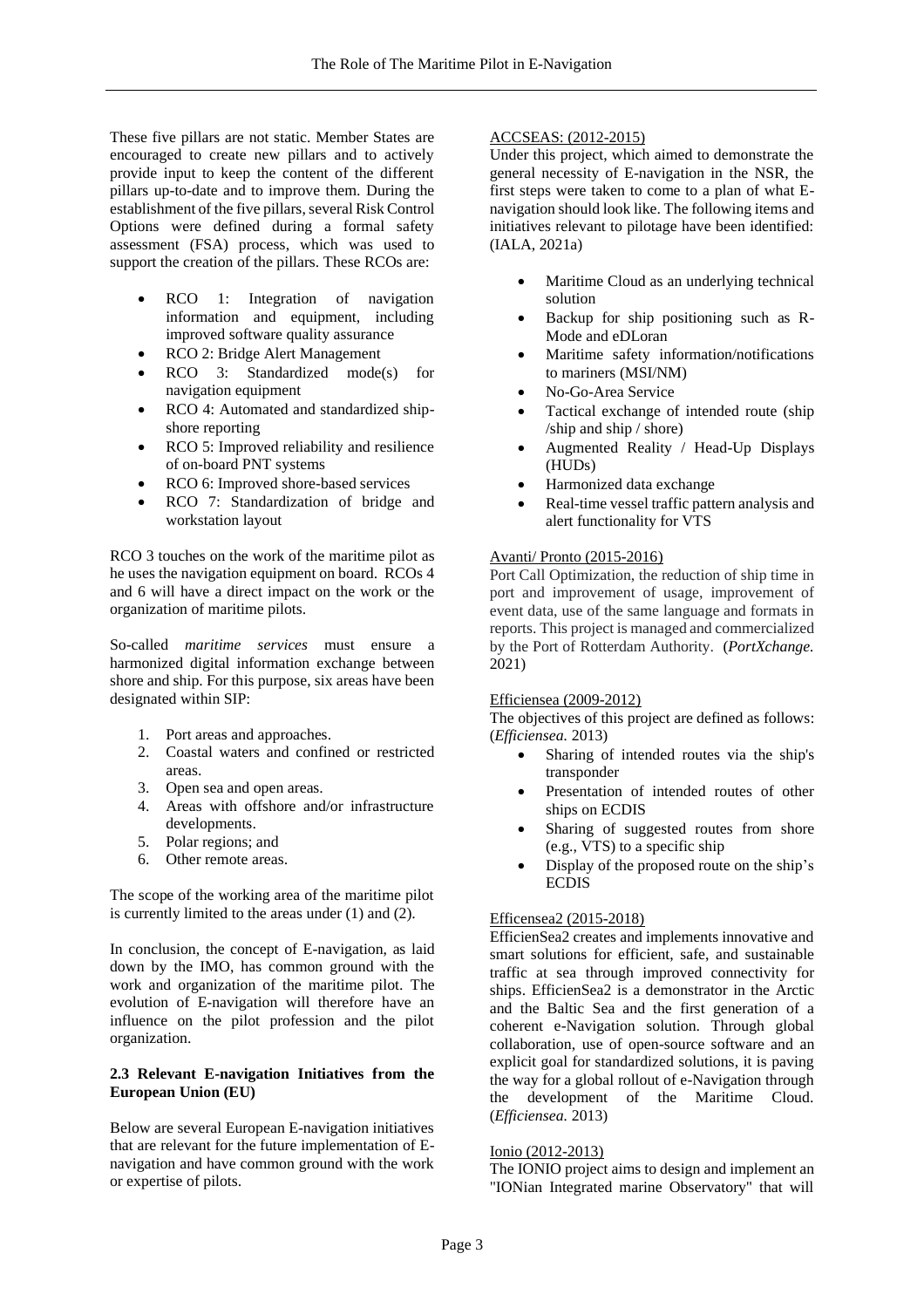provide environmental information and meteooceanographic measurements on the southern Adriatic and North Ionian program area. It offers users a (semi) automated routing proposal based on the latest hydro-meteo information.

#### Mona Lisa 1.0 (2010-2013)

This project involved dynamic and proactive route planning through the sharing of route planning at a strategic level by ships with shore stations. (IALA, 2021b)

## Monalisa 2.0 (2013-2015)

Standardized route exchange between shore-ship and ship-ship using the European Maritime Simulator Network (FSA) (IALA, 2021c)

#### Sesame Straits Project (2014-2017)

Developing and validating Ship Traffic Management System (STMS) based on shared situational awareness and decision-making between bridge team and shore-based services. The VTS provides a platform for tactical and strategic planning. This includes new operational services such as: (*SESAME straits e-navigation test bed project.*  2016)

- Just in time arrival advice: Up to a few days before arrival of the ship.
- Optimal cruising speed: To reduce greenhouse gas emissions.
- Efficient flow through narrow and limited UKC waterways.
- Better use of port facilities such as anchorages, berths, pilots, etc.

#### STM-Validation (2015-2018)

In this project, the focus was on validating the optimization of the ship's voyage in the port and coastal waters. (*STM - sea traffic management.*  2021)

- Validation of port collaborative decision making to optimize port lead time.
- Validation of Voyage Management tools.
- Validation of Flow Management (flow optimization) on simulators
- Validation of common maritime service infrastructure through a common maritime cloud.

## **2.4 E-navigation developments in Dutch pilotage**

## GIDS

In collaboration with other nautical service providers, the Rotterdam pilots have developed a platform in which the pilots, boatmen and towing services can coordinate their operations. By aligning the capacity of service providers, waiting time for ships and service providers is reduced and users and the nautical authority gain insight into ETAs of ships sailing within the port. The platform also serves as a

reporting system for all nautical service providers. (*Gids - loodswezen.* 2021)

#### Development of PPU and navigation support software

In recent years, the pilot organization, together with manufacturer QPS, have renewed the software of Portable Pilot Units (PPUs) and laptop and iPad based navigation support software. This system informs the pilot about the traffic image in the port, not only via the ship's AIS pilot plug, but also via a direct link (4G) with the traffic control system (VTS). Actual hydro-meteo information is presented in the software. Changes in ENCs are transmitted wirelessly to the pilot, so that he has the latest depth charts of the port at all time. (*Qastor - QPS.* 2021)

## **2.5 E-navigation developments outside Dutch pilotage**

#### VTS of the future / Tomorrow's traffic center

Both the government and the Port of Rotterdam Authority (HBR) are currently developing new concepts to modernize and optimize traffic management from shore. Concepts from the Enavigation initiatives are considered. (*VTS | port of Rotterdam | digital lab.* 2021)

## Renewal of Pilot's Act

The renewed pilot's act will enter into force on 1 January, after a legislative process of 8 years. During the consultation rounds that were part of this process, the users of pilotage services indicated that they expected a lot from technological solutions and shore-based pilotage. It indicates that the progressive end-users say they are ready for a step forward that follows along the lines of E-navigation. (Parlementaire monitor, 2021)

#### Up-to-date hydro/meteo information online (NAIADE)

Port of Rotterdam recently published its hydrometeo sensor data online. This makes validated information about the weather and water conditions available to all users in the port in a transparent, unambiguous manner. It serves as a primary source of information for the port accessibility policy, e.g., when determining tidal windows for marginal ships. (Port of Rotterdam, 2021)

## Route advice container ships near Wadden Islands

Following the MSC ZOË disaster on the  $2<sup>nd</sup>$  of January 2019, the Dutch coastguard is now providing route advice to large container ships sailing the traffic systems north of the Frisian Islands. Above a certain wave height, large container ships are advised to take a more northerly route. This is an interpretation of previously developed E-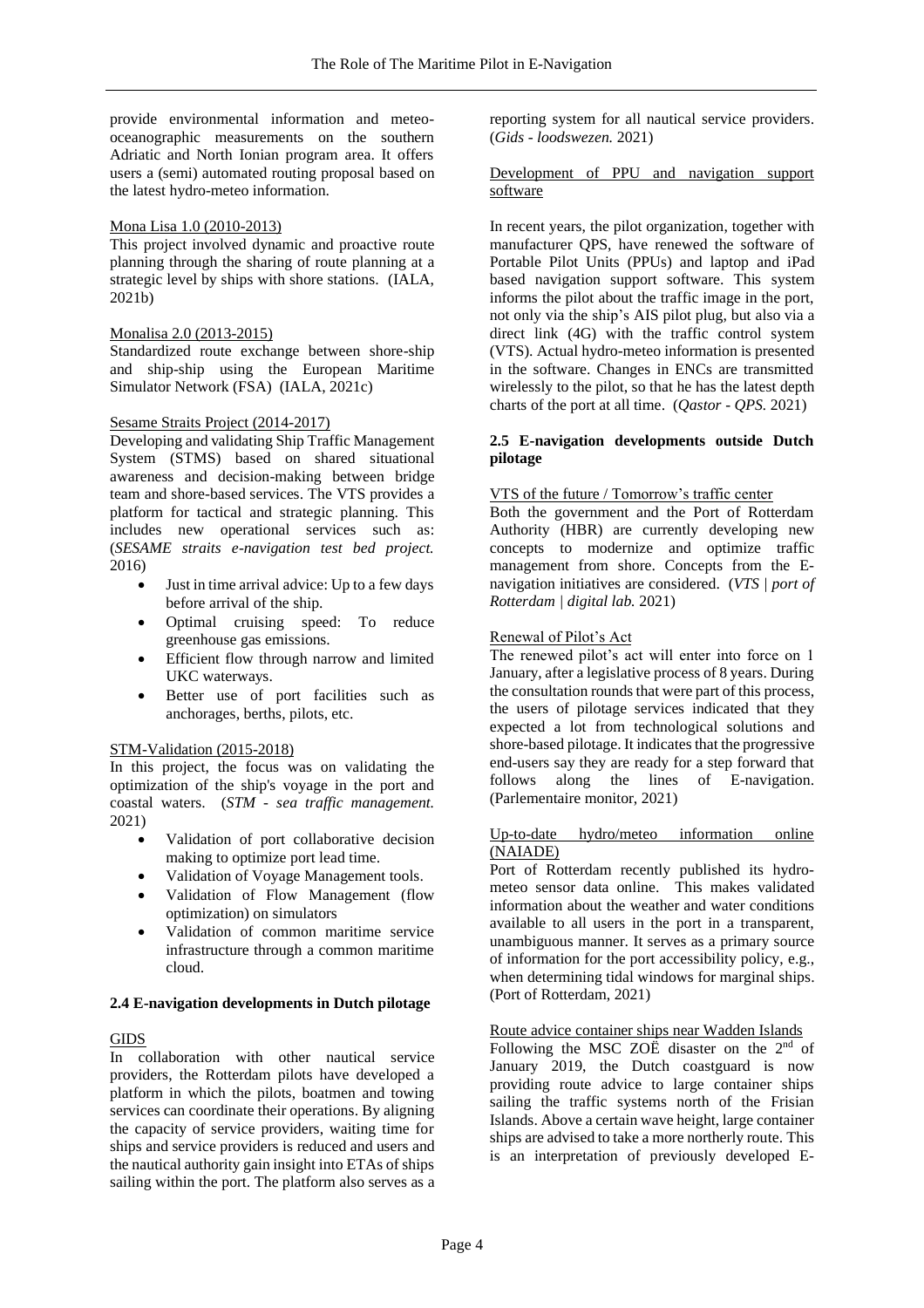navigation concepts in the context of, among other things, EFFICIENSEA.

## **3: Influence of E-Navigation on pilotage profession and organization**

To map the impact of various developments on the maritime pilot and his organization, both have been compared to each other in table 1. This assumes that all the developments mentioned will be realized in the future.

Item 1: Standardized mode(s) for navigation equipment: The introduction of standardized modes for navigation equipment will positively influence the primary task of the pilot, advising the captain. It will have a direct influence on maneuvering, sailing

marginal ships and passing bridges and locks, because it obtains the navigational data it needs in a simple, unambiguous manner. When performing VTS tasks, or when performing SBP services, he knows what information the captain has "in front of him".

Item 2: Automated/ standardized ship-shore reporting: An automated or standardized reporting between shore and ship primarily benefits the optimization of the processes around the planning of ships. Not only regarding arrival information, but also, for example, for the early ordering of nautical services such as pilots, boatmen and towing services. These nautical service providers can optimize their own processes using this information.

# *Table 1: Influence of E-Navigation developments on pilotage*

|                                                               | Adviser to the captain | Local Knowledge | Maneuvering      | Marginal ships   | Bridge and lock passages | VTS tasks | Shore based pilotage | Ships planning | Development of navigation software | Consultancy |
|---------------------------------------------------------------|------------------------|-----------------|------------------|------------------|--------------------------|-----------|----------------------|----------------|------------------------------------|-------------|
| Standardized mode(s) for navigation equipment<br>1)           |                        |                 | $^{+}$           | $^{+}$           | $+$                      | $\ddot{}$ | $\ddot{}$            |                |                                    |             |
| Automated/standardized ship-shore reporting<br>(2)            |                        |                 |                  |                  |                          |           |                      | $++$           |                                    |             |
| Maritime Cloud development<br>3)                              |                        | $+$             | $\boldsymbol{+}$ | $\boldsymbol{+}$ |                          | $^{++}$   | $++$                 | $++$           | $++$                               |             |
| Backup for ship positioning<br>$\left(4\right)$               |                        |                 |                  |                  |                          |           |                      |                | $++$                               |             |
| AR / Head-Up Displays (HUDs)<br>5)                            |                        |                 | $\ddot{}$        | $^{++}$          | $++$                     | $\ddot{}$ | $^{++}$              |                | $++$                               |             |
| Port Call Optimization<br>6)                                  |                        |                 |                  |                  |                          |           |                      | $++$           |                                    |             |
| Sharing of intended routes<br>7)                              |                        |                 |                  |                  |                          | $++$      | $+$                  | $++$           | $^{+}$                             |             |
| Sharing of suggested routes from shore<br>8)                  |                        |                 |                  | $^{+}$           |                          | $^{+}$    |                      | $++$           |                                    |             |
| 9) European Maritime Simulator Network                        |                        |                 |                  |                  |                          |           |                      |                |                                    | $++$        |
| Just in time arrival / Optimal sailing speed<br>10)<br>advice |                        |                 |                  |                  |                          |           | $+$                  | $++$           |                                    |             |
| 11) Flow Management in the port                               | $++$                   |                 |                  | $+$              |                          |           |                      |                |                                    |             |
| 12) Developing navigation support software (incl.<br>PPU      |                        | $++$            | $++$             | $++$             | $++$                     |           | $+$                  | $^{+}$         | $^{++}$                            | $^{+}$      |
| VTS Modernization<br>13)                                      |                        |                 |                  |                  |                          |           | $^{+}$               |                |                                    |             |
| 14) Hydro-meteo sensors in the port online                    |                        | $+$             | $++$             | $++$             | $\ddot{}$                | $^{+}$    | $\ddot{}$            | $++$           |                                    |             |
| 15) Technological solutions and SBP                           |                        |                 | $^{++}$          | $^{++}$          | $++$                     | $^{++}$   | $^{++}$              |                |                                    |             |

| $++$    | High Impact                           |
|---------|---------------------------------------|
| $^{+}$  | Low Impact                            |
| [Empty] | No Impact                             |
| Italic  | in development by / with Dutch pilots |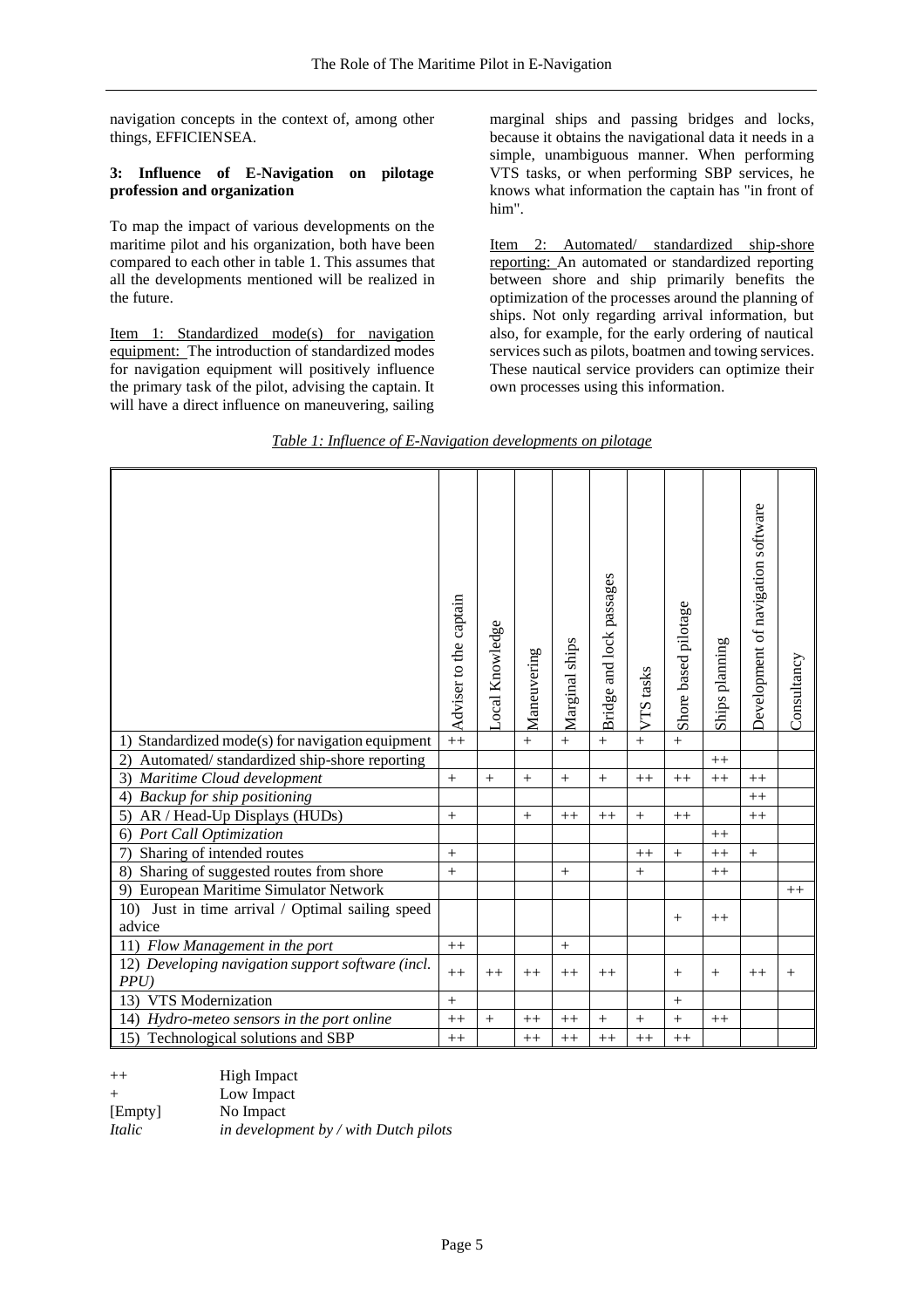Item 3: Maritime Cloud development: When maritime Cloud development is used for sharing operational information between shore and ship, this has a major impact on ship planning and the handling of traffic in the ports and therefore also on the work of the pilot. Warehouses already use Cloud solutions themselves to obtain their own PPU-related information. The benefits that are obtained from this may soon also benefit the ships they serve. Of course, this also has an influence on remote piloting and VTS tasks that are performed from the shore.

Item 4: Backup for ship positioning: In 2014, the Rotterdam pilots demonstrated that the use of eDLoran can be a good alternative to GPS. (Buuren van et al., 2014) Shortly after, the Loran signal was decommissioned. Nevertheless, disrupting the GPS signal is a very real risk, even in the Netherlands. (Belga, 2021) Pilotage has an interest in solving this problem because it is of great importance that a robust precision navigation system is available for navigation with marginal ships.

Item 5: Augmented Reality / Head-Up-Displays (HUD's): Augmented Reality (AR) can be a useful addition to efficient navigation. The developments of AR and HUD displays are still in a very early stage, but they will affect navigation on board, as well as the use of VTS systems in remote pilotage in the future.

Item 6: Port Call Optimization: In contrast to many E-navigation concepts that are only slowly getting off the ground, many initiatives have now been developed to optimize the process around the stay of ships in port. Ports have a commercial interest in a smooth flow, which means that new customers and cargo flows can be attracted. That is why huge budgets are available for initiatives such as PortXchange. Pilots have now demonstrated that they can participate in this successfully. This concept mainly affects the ship's planning.

Item 7: Sharing of intended routes: Sharing intended routes by ships will affect the pilot's primary task: advising the captain. Especially in ports with high traffic intensity, it is often impossible to predict in advance which route the ship will sail. However, sharing the intended route will be a useful addition, especially for VTS and SBP.

Item 8: Sharing of suggested routes from shore: The coast guard is currently giving advice to ships that sail the TSS to Hamburg. Should the initiative to structurally share proposed routes with ships come about to increase efficiency and safety at sea, the pilots could contribute to this from their experience of sailing with large or marginal ships. This concept will have an impact on the advice to the captain, sailing with marginal ships and of course also on the

use of VTS and finally on the planning of ship movements.

Item 9: European Maritime Simulator Network: The creation of a European Maritime Simulator Network offers pilots the opportunity to actively participate in the development of E-navigation concepts with its own simulators.

Item 10: Just in time arrival/ Optimal sailing speed advice: This concept is intended to reduce emissions from ships in the North Sea. This development has an impact on the planning of shipping and the way in which SBP will be designed in the future. Sustainability is a spearhead of the pilot's company policy statement, which is why this is an important spearhead to work on. (Loodswezen, 2021) Actively promoting "sustainable shipping" will have an impact on traffic planning in general.

Item 11: Flow Management in the port: The work of the chief pilot at the Port Coordination Centre largely comes down to planning oversized ships that are limited in port accessibility due to depth, length, or the nature of their cargo (e.g., LNG-carriers). Optimizing traffic flows in the port is also called "Vessel Traffic Management" or "Traffic Planning". In each port, a form of traffic planning takes place to optimize the occupancy and use of the port. This of course directly affects the way in which the pilot does his work on board, because he is bound by certain restrictions during the voyage, such as tidal windows.

Item 12: Developing navigation support software (incl. PPU): For years, maritime pilots have developed their own tools in the field of (precision) navigation. Nowadays, precision navigation solutions are no longer exclusively available for pilots. Cruise ships, offshore vessels and large container ships are equipped with the same navigation equipment. Further development of precision navigation equipment on board ships will affect both piloting and the way in which VTS and SBP services will be provided from shore in the future.

Item 13: VTS Modernization: In the modernization of VTS-systems, several E-navigation initiatives as described will be integrated into their final implementation. This will lead to an optimized data exchange between shore and ships. As a result, both the navigation process of the pilot on board, as well as the VTS and SBP process on shore will be affected.

Sub 14: Hydro-meteo sensors in the port online: Placing the hydro-meteo sensors data online in the port of Rotterdam has ensured that all authorities, pilots, captains, and other users use the same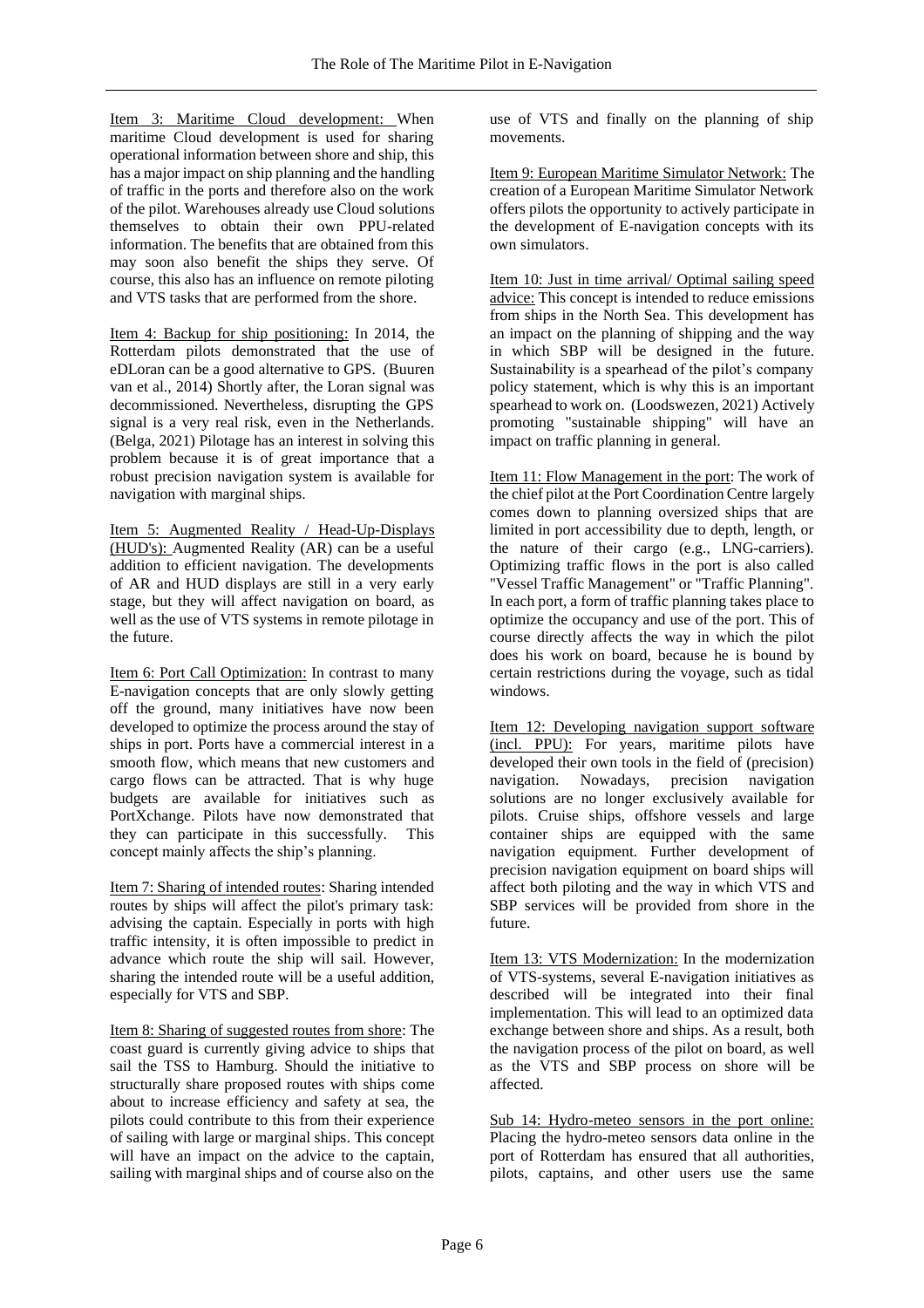information that is important for the admission policy and navigation in the port and off the coast. This very useful internet application has a large impact on the pilot's profession.

Sub 15: Technological Solutions and shore-based pilotage: The development of technological solutions and the further development of the concept of SBP will obviously affect the way pilots do their work on board ships or possibly from shore. The question is what these solutions will look like and at what point these developments will be more effective and efficient than the current physical presence of pilots onboard.

## **4: Conclusions and discussion:**

E-navigation goals are almost the same as those of the pilots, their organizations, or their mission statements.

E-navigation has an enormous impact on the pilot's profession. The previous analysis shows that 6 of the 14 E-navigation developments are already being embraced or co-developed by pilots at local or national level in The Netherlands.

The further development of navigation equipment on board ships by means of standardization, AR and HUD displays needs to be explored. From their position as end users, pilots can contribute to this in a valuable way. It will ultimately also benefit the quality of their own services.

Optimizing data exchange between shore and ship will lead to more safety, increased efficiency, a more

sustainable mode of transport and more insight from shore into the situation at sea/ onboard and from the ships into the situation in port.

The pilots could use their experience in navigating with marginal ships, in route advice in coastal area's e.g., the North Sea. This would strengthen the position of the pilots and their profession, even outside the present pilotage waters.

As a user of VTS, both as a customer and as shorebased pilotage operator, it is of great importance for the pilots to participate with the modernization of VTS chains at a regional and national level.

By using their own knowledge and skills and by using their own simulators, E-navigation ideas can be verified by pilots. This wil ensure the position of the pilot on the bridge is considered in decisions concerning E-navigation. It is important to join these developments and to think along with them.

Finally, a note on the technological solutions that some end users are apparently waiting for. The history of shipping shows that the development of revolutionary concepts like E-navigation are a longterm matter. Within the profession of pilots and beyond remote piloting solutions are still considered "second-best" compared to the physical presence of the pilot on board. If the pilots continue to be innovative and optimize their services using smart solutions in cooperation with maritime authorities, they will be able to continue to do their work on board. This could logically transition into SBP by pilots in the future.

# **Afterword**

This paper was written as part of the E-Navigation module of the Master in Maritime Innovation course at NHL Stenden University of Applied Science, Willem Barentsz Maritime College at West-Terschelling, The Netherlands.